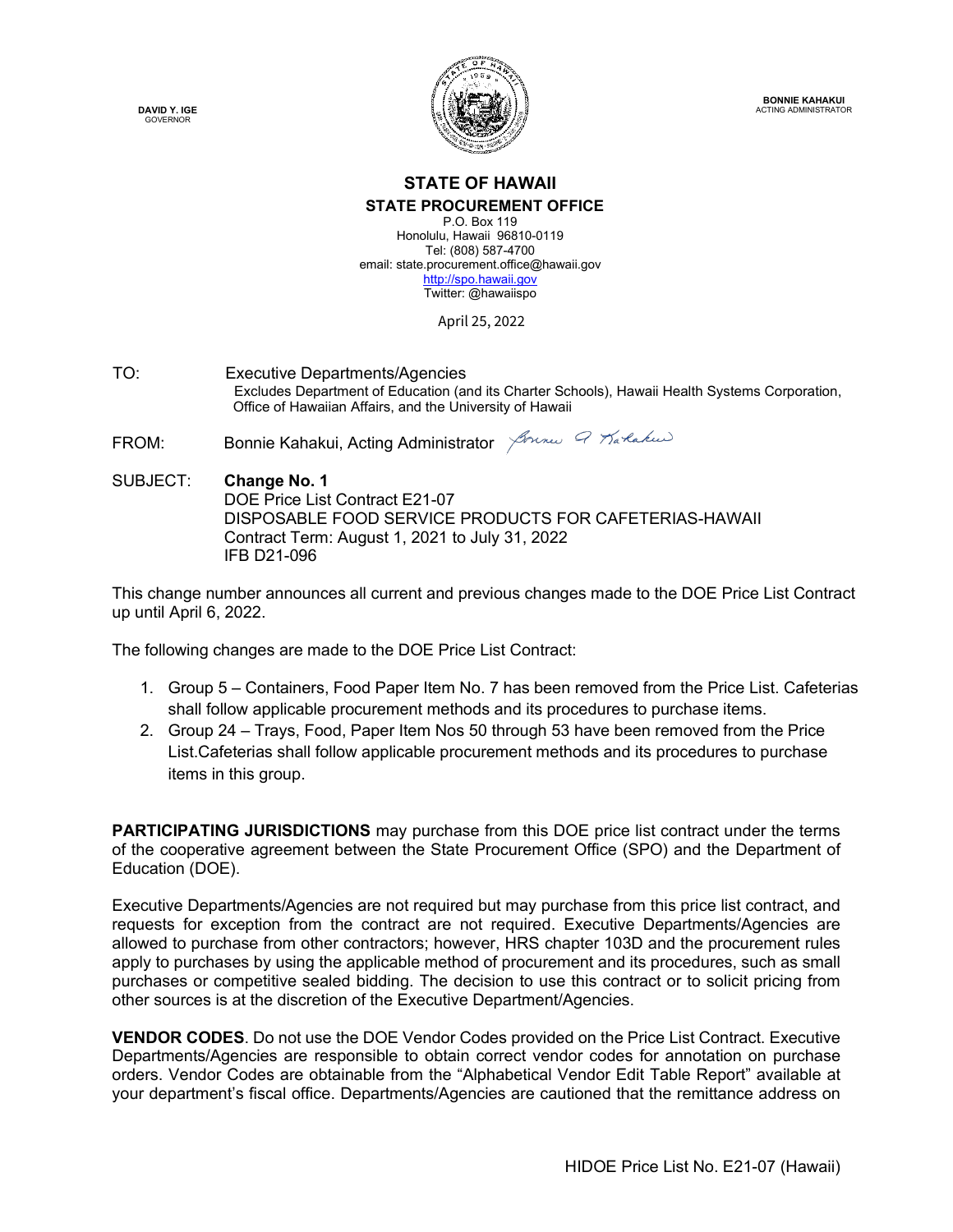an invoice may be different from the address of the vendor code annotated on the purchase order. Therefore, when processing an invoice for payment, be sure that the correct vendor code is used. All references made to the School Food Safety Manager (SFSM) shall refer to the individual(s) placing the order.

**COMPLIANCE PURSUANT TO HRS §103D-310(c).** Prior to awarding this contract, the DOE verified compliance of the Contractor(s) named in the DOE Price List Contract No. E21-07. *No further compliance verification is required prior to issuing a contract or purchase order when utilizing this contract.*

**PURCHASING CARD (pCard).** The State of Hawaii Purchasing Card (pCard) is required to be used by the Executive department/agencies, excluding the DOE, HHSC, OHA, and UH for orders totaling less than \$2,500. For purchases of \$2,500 or more, agencies may use the pCard, subject to its credit limit, or issue a purchase order.

**PURCHASE ORDERS** may be issued for purchases of \$2,500 or more and for vendors who either do not accept the pCard, set minimum order requirements before accepting the pCard for payment, or who charge its customers a transaction fee for the usage.

**DOE PRICE LIST CONTRACT NO. E21-07** shall be typed on purchase orders issued against this price list contract. For pCard purchases, the DOE Price List Contract No. E21-07 shall be notated on the appropriate transaction document.

**VENDOR AND PRODUCT EVALUATION.** Form SPO-012, to address concerns about this vendor list contract, is available to agencies at the SPO website: [http://spo.hawaii.gov.](http://spo.hawaii.gov/) Click on *Forms* on the home page. Submit all evaluation forms to marcus.  $\text{dec}(\hat{\omega})$ hawaii. gov. Include the DOE Price List Contract Number in the Description field of Form SPO-012. All references made to "School Food Service Branch" in the Vendor Product Evaluation clause shall refer to the State Agency.

**PRICE OR VENDOR LIST CONTRACT AVAILABLE ON THE INTERNET** at the SPO website: [http://spo.hawaii.gov.](http://spo.hawaii.gov/) Click on *Price & Vendor List Contracts* on the home page.

If you have any questions, please contact Marcus Lee at (808) 586-0567 or email [marcus.lee@hawaii.gov.](mailto:marcus.lee@hawaii.gov)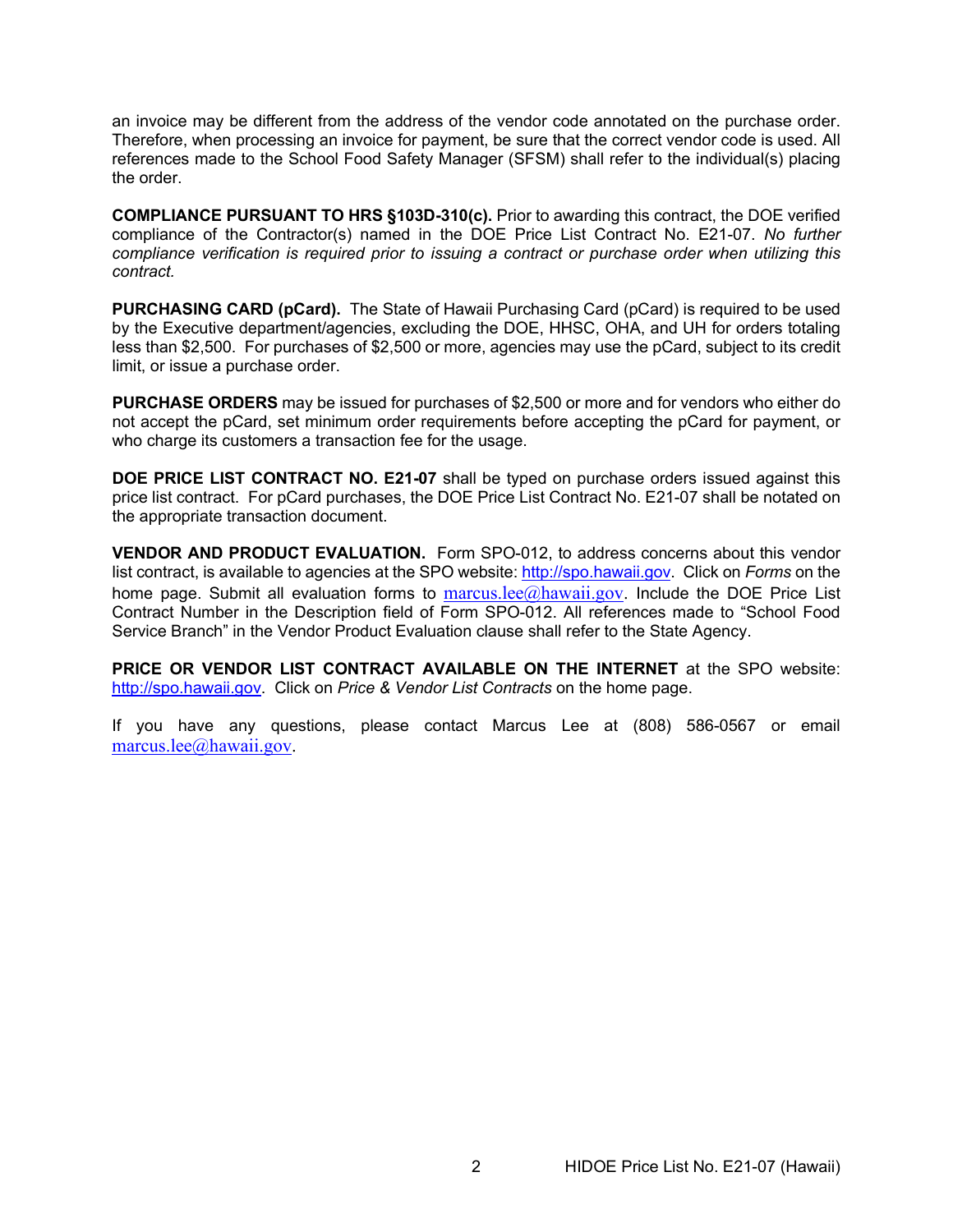### **HAWAII STATE DEPARTMENT OF EDUCATION PROCUREMENT AND CONTRACTS BRANCH**

**Change No. 2 Hawaii State Department of Education Price List No. E21-07 (Hawaii) August 1, 2021 – July 31, 2022**

# **DISPOSABLE FOOD SERVICE PRODUCTS (IFB D21-096)**

*(Replaces Price List No. E20-17)*

**Effective April 6, 2022**, the following change is hereby made. Additions in **bold** on the attached Price List.

• GROUP 24 – TRAYS, FOOD PAPER, Item Nos 50 through 53 have been removed from the Price List. Cafeterias shall follow applicable procurement methods and its procedures to purchase items in this group.

### **Orders shall be placed with the CONTRACTORs listed below.**

| <b>Vendor</b>                                                                                                                                                                                            | <b>HIDOE</b><br>Vendor<br>Code | <b>Telephone</b>                                          | Fax                    |
|----------------------------------------------------------------------------------------------------------------------------------------------------------------------------------------------------------|--------------------------------|-----------------------------------------------------------|------------------------|
| <b>Office Depot, LLC</b><br>280 Makaala Street<br>Hilo, HI 96720<br>Contact:<br>Jan (JJ) Andrade-<br>Joaquin jan.andrade-<br>joaquin@officedepot.com<br>Hawaii Support<br>Hawaii.Support@officedepot.com | 146750                         | JJ:<br>808-936-4296<br>Hawaii Support:<br>808-676-3100 x0 | 808-676-3155<br>(Oahu) |
| <b>Triple F Holdings, LLC dba</b><br><b>Triple F Distributing Hawaii Paper</b><br>PO Box 29960<br>Honolulu, HI 96820-2360<br>Contact:<br>Lei Kahanaoi-Galario<br><u>lei@hawaiipaperproducts.com</u>      | 020095                         | 808-935-9796                                              | 808-969-2084           |

#### **GENERAL INFORMATION**

The Procurement and Contracts Branch (PCB) competitively solicited for the provision of Disposable Food Service Products on the Islands of Hawaii and Kauai and has made awards to the Contractors named on the Attachment.

#### **BID PRICES**

Unit bid prices shall include labor, equipment, delivery, materials, transportation, overhead, profit, all applicable taxes, and any other incidental and operational expenses incurred in the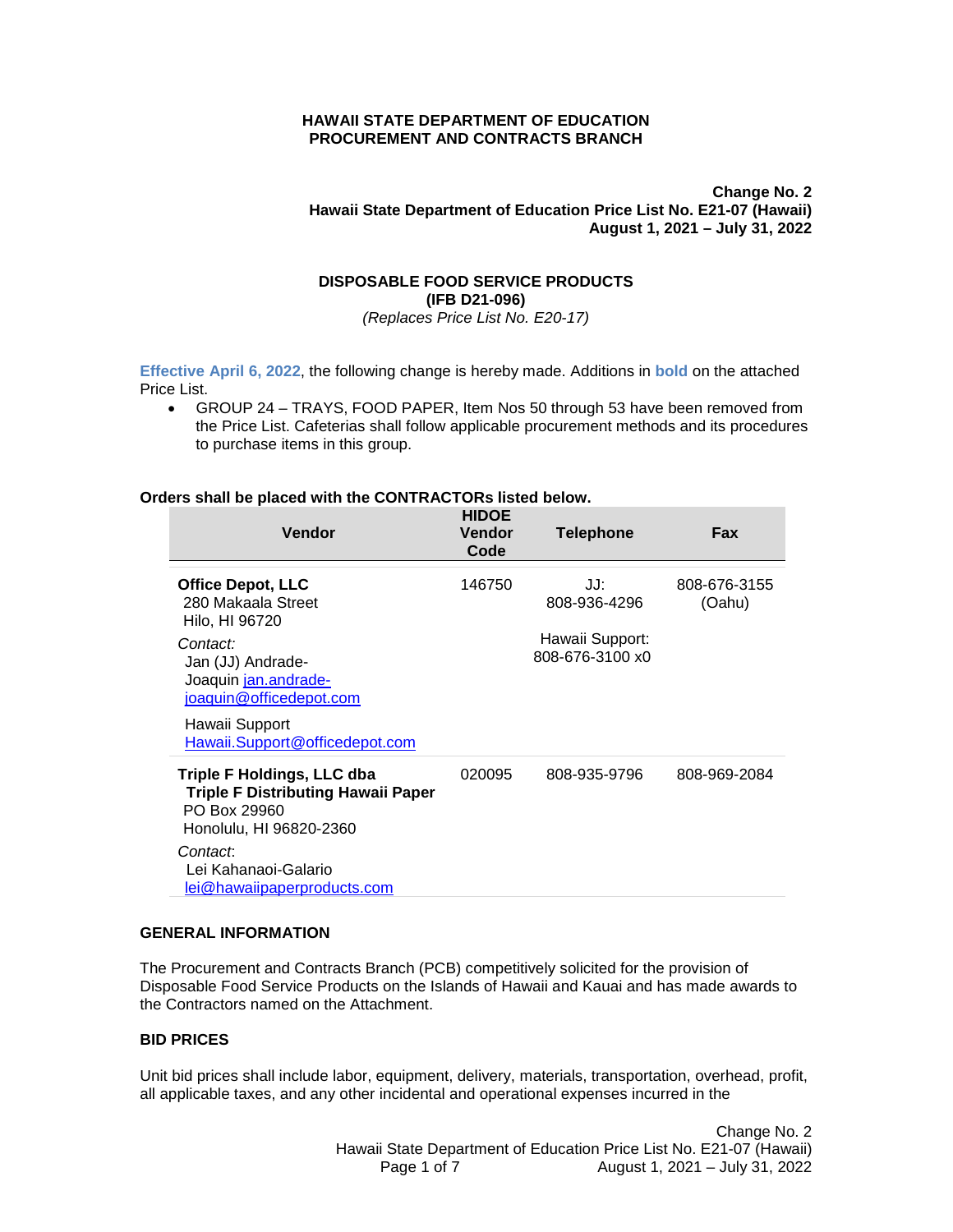performance of all obligations hereunder. Unit bid price shall be the all-inclusive cost to the STATE and no other charges will be honored.

Unit bid prices shall be based on delivery to the Department of Education school cafeteria, office, or participating State agency address indicated on the PO or order forms; unit bid price shall, upon school/office request, include the stacking of delivered items in a previously-cleared storage area.

### **STATE'S COMMITMENT**

Pursuant to Section 3-121-6, HAR, it is mandatory that all STATE, Department of Education cafeterias purchase from price lists issued by the STATE, Department of Education, Procurement and Contracts Branch (PCB).

The jurisdictions under the Chief Procurement Officers of the State Procurement Office and the Judiciary may, but are not required to, utilize this price list.

# **EXCEPTION FROM PRICE LIST**

If the price list is not suited to the HIDOE cafeterias' purpose, exception to purchase outside of this Price List may be granted by the HIDOE Procurement and Contract Branch.

To obtain approval, HIDOE cafeterias must justify the exception on the DOE Form 5, *"Request Exception From Purchasing From Price List*" and fax to the HIDOE Procurement and Contracts Branch. The approval must be obtained prior to purchase and the usual procurement rules and procedures apply to such purchases. The original Form 5 must be attached to payment documents.

### **ORDERING PROCEDURES**

- Orders must be placed ten (10) business days prior to requested delivery date.
- Orders shall be submitted to the above-listed vendors using order forms.
- "**HIDOE Price List No. E21-07**" should be noted on orders and invoices issued against this price list.
- When revising orders, SFSM must remember to state "Revised" and date of revision on new order. Failure to do so may result in a duplicate order.
- SFSM should retain this price list for future reference to specific terms and conditions related to items purchased.

# **DELIVERY AND ACCEPTANCE**

Deliveries of all orders shall be completed within ten (10) business days after receipt of order. For orders received prior to ten (10) business days of requested delivery dates, CONTRACTOR shall deliver on the requested delivery date. Deliveries shall be made to the individual cafeterias and various State agencies of the participating jurisdictions at locations designated on the orders.

The minimum order for delivery shall be FIFTY DOLLARS (\$50.00). Orders totaling less than FIFTY DOLLARS (\$50.00) shall be made available on a "will call" basis within 24 hours after receipt of order. Delivery of orders totaling less than \$50.00 may be made at the CONTRACTOR's option and according to their delivery schedule. CONTRACTOR is required to deliver all items outstanding at the end of the award period if order was received during the award period.

Deliveries to STATE, Department of Education school cafeterias and participating State agencies shall be made between 6:00 a.m. and 2:00 p.m. Deliveries shall be scheduled for at least two (2) non-consecutive business days per week per district or geographical area. (Note: Friday and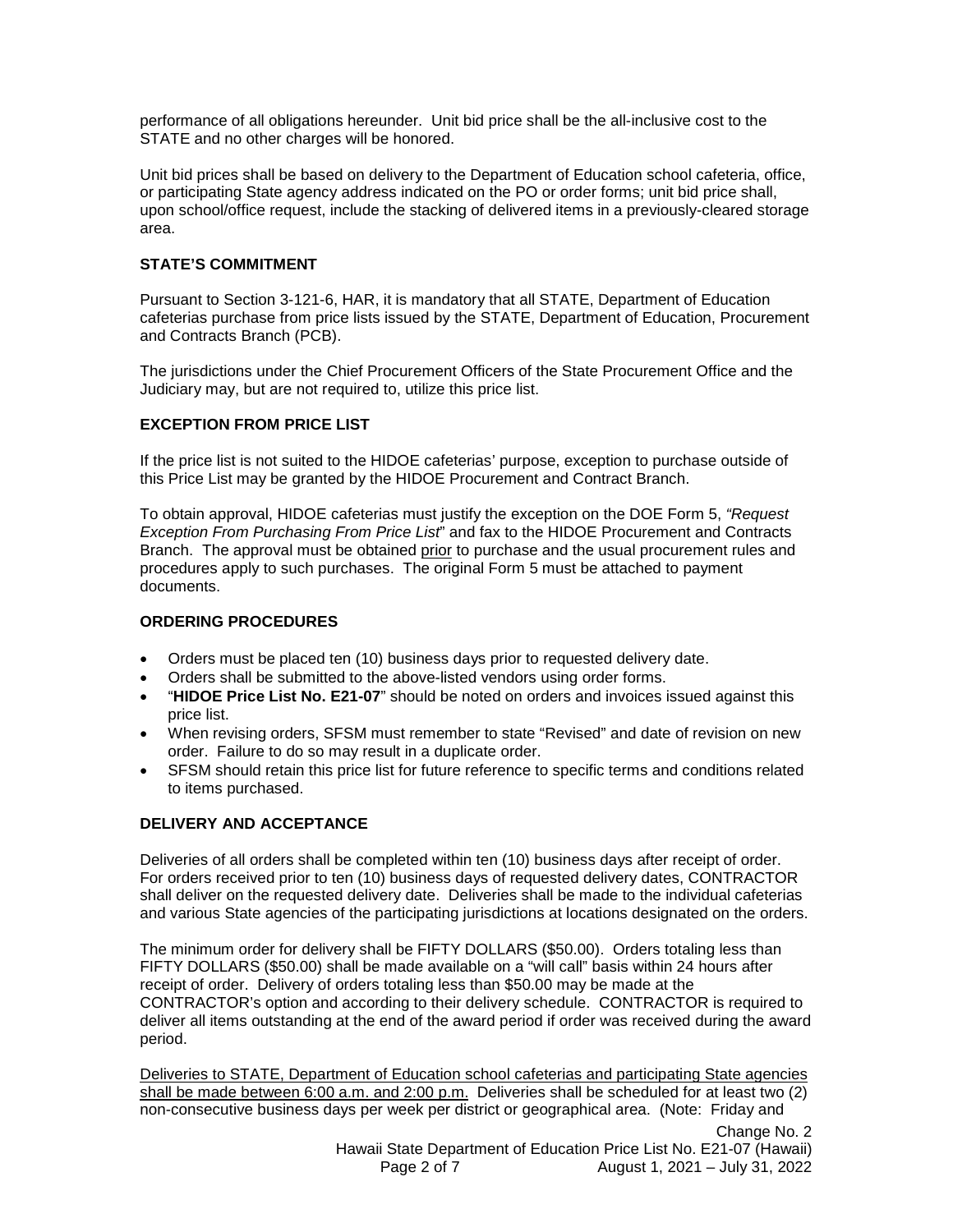Monday are considered "consecutive business days" since no business is transacted on Saturday and Sunday.) Upon the STATE's request, CONTRACTOR shall stack delivered cases in a previously-cleared storage area.

Cafeteria personnel should check accuracy of delivery (quantity and quality) prior to acceptance of delivery.

# **PRODUCT QUALITY**

Products furnished under this agreement shall be new and of the best quality of its respective kind. Product shall be free from defects that may render it unfit to use. Damaged or rejected products shall be immediately removed from the site and replaced with products of the quality required by the specifications. Replacement of damaged or rejected products must be completed within seven (7) calendar days from the date of non-acceptance or rejection of product by the STATE. Delivery beyond the seven (7) calendar days for replacement of damaged or rejected products may be allowed upon approval from the ordering entity. Products shall meet all applicable federal and state regulations.

Failure to replace or to remove any rejected product shall not relieve the CONTRACTOR from the responsibility imposed upon it by the award. No payment, whether partial or final, shall be construed to be an acceptance of unacceptable products.

The STATE, Department of Education may, at any time and by written order, stop the delivery of products not conforming to the specifications. Such stop order shall not relieve the CONTRACTOR of its obligation to complete its work within the award time limits, nor shall it in any way terminate, cancel, or abrogate the award or any part thereof.

# **FAILURE TO DELIVER**

CONTRACTOR shall be obliged to deliver products under this award in accordance with the terms and conditions stated herein. If a CONTRACTOR is unable to deliver because product is temporarily out of stock, it shall be the CONTRACTOR's responsibility to notify the ordering cafeteria or participating State agency of the shortages on the awarded items at least five (5) days before the requested delivery date. CONTRACTOR shall then obtain prior approval from the STATE, Department of Education, SFSB and the ordering cafeteria or State agency to deliver an acceptable substitute, at the same bid price and under the same terms and conditions of this award. It shall be the CONTRACTOR's responsibility to obtain an acceptable substitute. In the event a CONTRACTOR consistently needs to substitute or refuses to substitute products, the STATE reserves the right to terminate the award and/or initiate the debarment process pursuant to Chapter 3-126, Legal and Contractual Remedies, HAR.

# **VENDOR AND PRODUCT EVALUATION**

The School Food Services Branch will distribute SFSB Form 12, Evaluation of Goods and Services, to the School Food Service Managers with the issuance of the resulting price list.

Product Evaluation. Upon receipt of complaint, CONTRACTOR shall be notified of product quality. CONTRACTOR shall follow up with the manufacturer and respond to the STATE, Department of Education, School Food Services Branch as to what remedies have or will be taken to correct the problem. If product quality is not corrected and the complaint(s) persist, steps will be taken to delete the product from the price list.

Vendor Evaluation. In the event of complaints regarding CONTRACTOR's services (i.e. delivery delays, numerous out of stock, failure to notify manager of non-delivery, etc.) the STATE, Department of Education, School Food Services Branch will notify the CONTRACTOR. Within one (1) week of notification, the CONTRACTOR shall take corrective measures to resolve the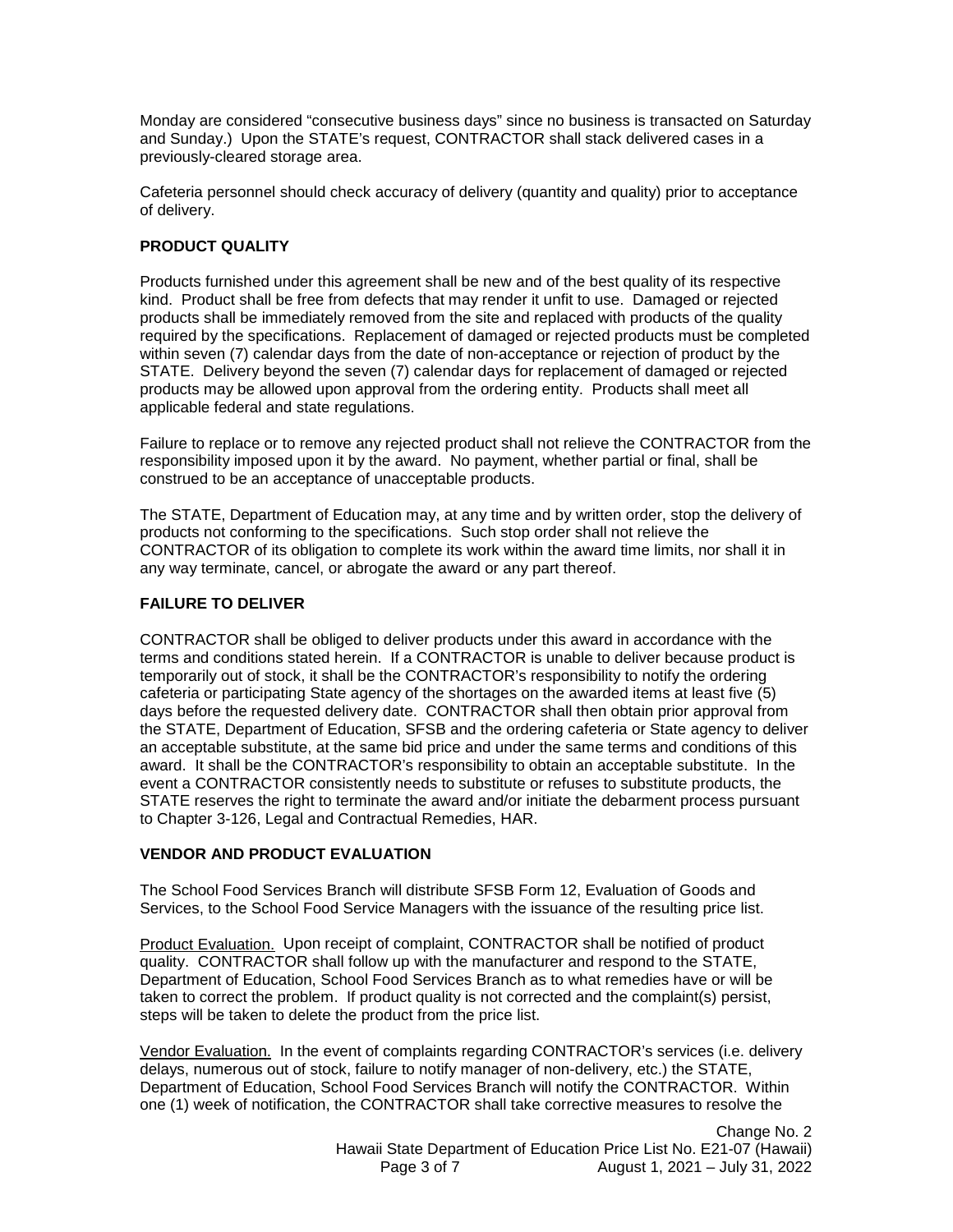complaint, and inform the STATE, Department of Education, School Food Services Branch of action taken.

Should the CONTRACTOR consistently receive complaints for poor service or refuses to resolve the complaints, the STATE reserves the right to terminate the agreement and/or initiate the debarment process pursuant to Chapter 3-125, HAR, Legal and Contractual Remedies.

The resolving of complaints pursuant to product and CONTRACTORs evaluation notifications shall be done at no additional charge to the STATE.

#### **INVOICING**

Upon delivery of products, CONTRACTOR shall forward an original and one (1) copy of the invoice directly to the STATE, Department of Education cafeteria or the participating State agency as listed on the order.

All invoices shall include product descriptions exactly as stated on the STATE, Department of Education price list. Invoices should reference both the Price List number and the solicitation number.

#### **PAYMENT**

Section 103-10, HRS, provides that the STATE shall have thirty (30) calendar days after receipt of an accepted invoice and satisfactory delivery of goods or performance of the services, to make payment.

#### **VENDOR COMPLIANCE (TAX CLEARANCE)**

HIDOE schools and offices are not required to obtain the compliance documents (including a tax clearance certificate) when issuing final payment.

#### **INQUIRIES**

Questions relating to this price list may be directed to the following persons:

For Program inquiries, contact Iris Fujimoto, School Food Services Branch, at telephone (808) 784-5500 or via email at iris.fujimoto@k12.hi.us.

For Procurement inquiries, contact Wendy Ebisui, Procurement and Contracts Branch, at telephone (808) 675-0130 or via email at wendy ebisui@k12.hi.us.

Hawaii State Department of Education **Procurement and Contracts Branch**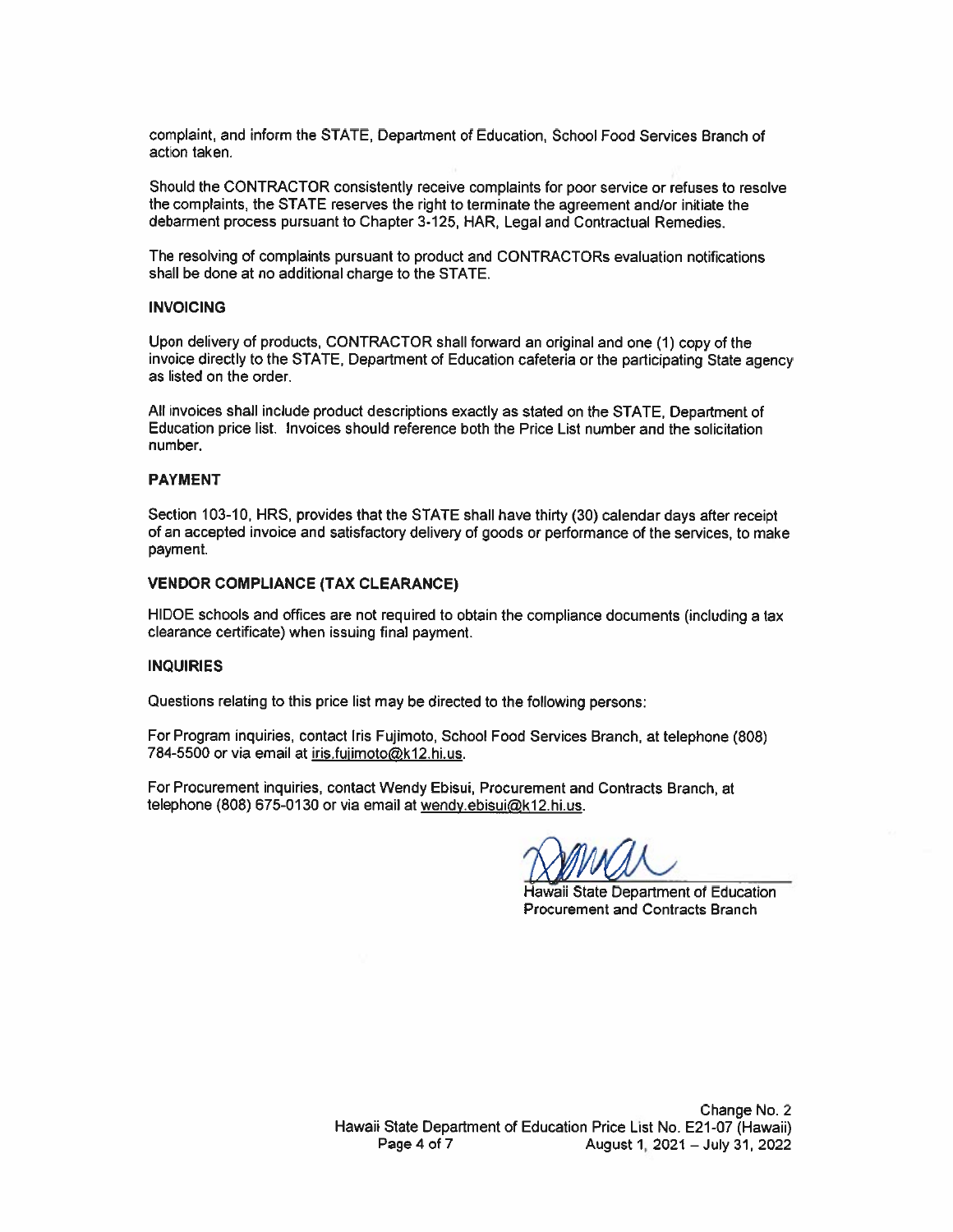| Item<br>No.                         | Description                                                | Quantity per<br>Unit |                     | Manufacturer/Brand Name & Product<br>Number | Price per<br>Pack/Case |              |                                                                  |
|-------------------------------------|------------------------------------------------------------|----------------------|---------------------|---------------------------------------------|------------------------|--------------|------------------------------------------------------------------|
| <b>GROUP 1 - BAGS, FOOD STORAGE</b> |                                                            |                      |                     |                                             |                        |              |                                                                  |
| 1                                   | 1 gallon, freezer. Max 100/pk                              | 250                  | bags/pack           | Foodhandler 20-FH60                         | \$                     |              | 15.52 /pack Office Depot, LLC                                    |
| 2                                   | 2 gallon, freezer. Max 100/pk                              | 100                  | bags/pack           | Food Handler 20-FH70                        | \$                     | 12.99 /pack  | Office Depot, LLC                                                |
| 3                                   | Sandwich Size. Max 100/pk                                  | 1000                 | bags/pack           | Food Handler 021-0606                       | \$                     |              | 18.11 /pack Office Depot, LLC                                    |
|                                     | <b>GROUP 2 - BAGS, WAXED</b>                               |                      |                     |                                             |                        |              |                                                                  |
|                                     | Sandwich size. Max 1000/bx                                 | 1000                 | bags/pack           | BROWN PAPER GOODS-7A02                      | \$                     | 20.45 /box   | Triple F Holdings, LLC dba Triple F<br>Distributing Hawaii Paper |
|                                     | GROUP 3 - BAGS, PLASTIC DIE CUT CARRYOUT (HAWAII ONLY)     |                      |                     |                                             |                        |              |                                                                  |
| 5                                   | Die cut handle carryout bag.<br>Min 250/cs                 | 250                  | bags/pack           | Island Plastic Bags M-HDW12822DC \$         |                        | 47.74 /case  | Office Depot, LLC                                                |
|                                     | GROUP 4 - BAGS, PAPER CARRYOUT (KAUAI ONLY)                |                      |                     |                                             |                        |              |                                                                  |
| 6                                   | Paper bag. Max 500/case                                    | N/A                  | bags/case           | N/A                                         | N/A                    | /case N/A    |                                                                  |
|                                     | <b>GROUP 5 - CONTAINERS, FOOD PAPER</b>                    |                      |                     |                                             |                        |              |                                                                  |
| 7                                   |                                                            |                      |                     | <b>Removed from Price List</b>              |                        |              |                                                                  |
| 8                                   | 10 oz. capacity. Max 1000/cs                               | 1000                 | containers/<br>case | Huhtamaki 71037                             | \$                     | 55.22 / case | Office Depot, LLC                                                |
| 9                                   | 12 oz. capacity. Min 500/cs                                | 1000                 | containers/<br>case | Huhtamaki 71226                             | \$                     | 75.35 /case  | Office Depot, LLC                                                |
| 10                                  | 16 oz. capacity. Min 500/cs                                | 1000                 | containers/<br>case | Huhtamaki 71840                             | \$                     | 85.43 /case  | Office Depot, LLC                                                |
| 11                                  | Lids for 8 oz. bowls. Min 500/cs                           | 1000                 | lids/case           | Huhtamaki 89107                             | \$                     | 40.93 /case  | Office Depot, LLC                                                |
| 12                                  | Lids for 10 oz. bowls. Min<br>500/cs                       | 1000                 | lids/case           | Huhtamaki 89107                             | \$                     | 40.93 /case  | Office Depot, LLC                                                |
| 13                                  | Lids for 12 oz. bowls. Min<br>$500$ /cs                    | 1000                 | lids/case           | Huhtamaki 89107                             | \$                     | 40.93 /case  | Office Depot, LLC                                                |
| 14                                  | Lids for 16 oz bowls. Min<br>500/cs                        | 1000                 | lids/case           | Huhtamaki 89107                             | \$                     | 40.93 /case  | Office Depot, LLC                                                |
|                                     | GROUP 6 - CONTAINERS, BLACK POLYPROPYLENE BOWL             |                      |                     |                                             |                        |              |                                                                  |
| 15                                  | 16 oz. capacity. Min 250/cs                                | 250                  | bowls/case          | Anchor Packaging M5820B                     | \$                     | 38.57 / case | Office Depot, LLC                                                |
| 16                                  | Lid for 16 oz. Min 250/cs                                  | 250                  | lids/case           | Anchor Packaging LH5800D                    | \$                     | 32.08 / case | Office Depot, LLC                                                |
|                                     | <b>GROUP 7 - CONTAINERS, 3-COMPARTMENTS, PLASTIC</b>       |                      |                     |                                             |                        |              |                                                                  |
|                                     | 3-comp. clear plastic. Max<br>$250$ /cs                    | 250                  | containers/<br>case | Clearseal C90PST3                           | \$                     |              | 80.18 /case Office Depot, LLC                                    |
|                                     | <b>GROUP 8 - CONTAINERS, 3-COMPARTMENTS, POLYPROPYLENE</b> |                      |                     |                                             |                        |              |                                                                  |
| 18                                  | 3-comp. polypropylene. Min                                 | 180                  | containers/         | Sabert H58090030F180                        | \$                     | 79.59 / case | Office Depot, LLC                                                |
|                                     | $100$ / $cs$                                               |                      | case                |                                             |                        |              |                                                                  |
|                                     | <b>GROUP 9 - CONTAINERS &amp; LIDS, 1-COMPARTMENT</b>      |                      |                     |                                             |                        |              |                                                                  |
| 19                                  | 1-comp. Black Polypropylene.<br><b>Min 250/cs</b>          | 252                  | containers/<br>case | Anchor Packaging M416                       | \$                     | 74.78 /case  | Office Depot, LLC                                                |
| 20                                  | Lid for 16 oz. 1-compartment<br>container. Min 250/cs      | 252                  | lids/case           | Anchor Packaging LC4LD                      | \$                     | 50.62 /case  | Office Depot, LLC                                                |
|                                     | <b>GROUP 10 - COVERS FOR BUN PAN</b>                       |                      |                     |                                             |                        |              |                                                                  |
| 21                                  | Bag. Min 200/cs                                            | 200                  | bags/case           | HANDGARDS 303679979- FB37                   | \$                     | 13.51 /case  | Triple F Holdings, LLC dba Triple F<br>Distributing Hawaii Paper |
| 22                                  | Rack cover. Min 50/cs                                      | 50                   | covers/case         | HANDGARDS 303679971-RP8052 \$               |                        | 13.63 /case  | Triple F Holdings, LLC dba Triple F<br>Distributing Hawaii Paper |
|                                     | <b>GROUP 11 - CUPS, DRINKING, PLASTIC</b>                  |                      |                     |                                             |                        |              |                                                                  |
| 23                                  | 9 oz., tall. Min 1000/cs                                   | 2500                 | cups/case           | Fabrikal RK9                                | \$                     | 98.93 / case | Office Depot, LLC                                                |
| 24                                  | 10 oz., tall. Min 1000/cs                                  | 1000                 | cups/case           | Edris EPPET10                               | \$                     | 43.42 /case  | Office Depot, LLC                                                |
| 25                                  | Lids for 9 oz. cup. Min 1000/cs                            | 1000                 | lids/case           | Edris EPFL600                               | \$                     | 26.12 / case | Office Depot, LLC                                                |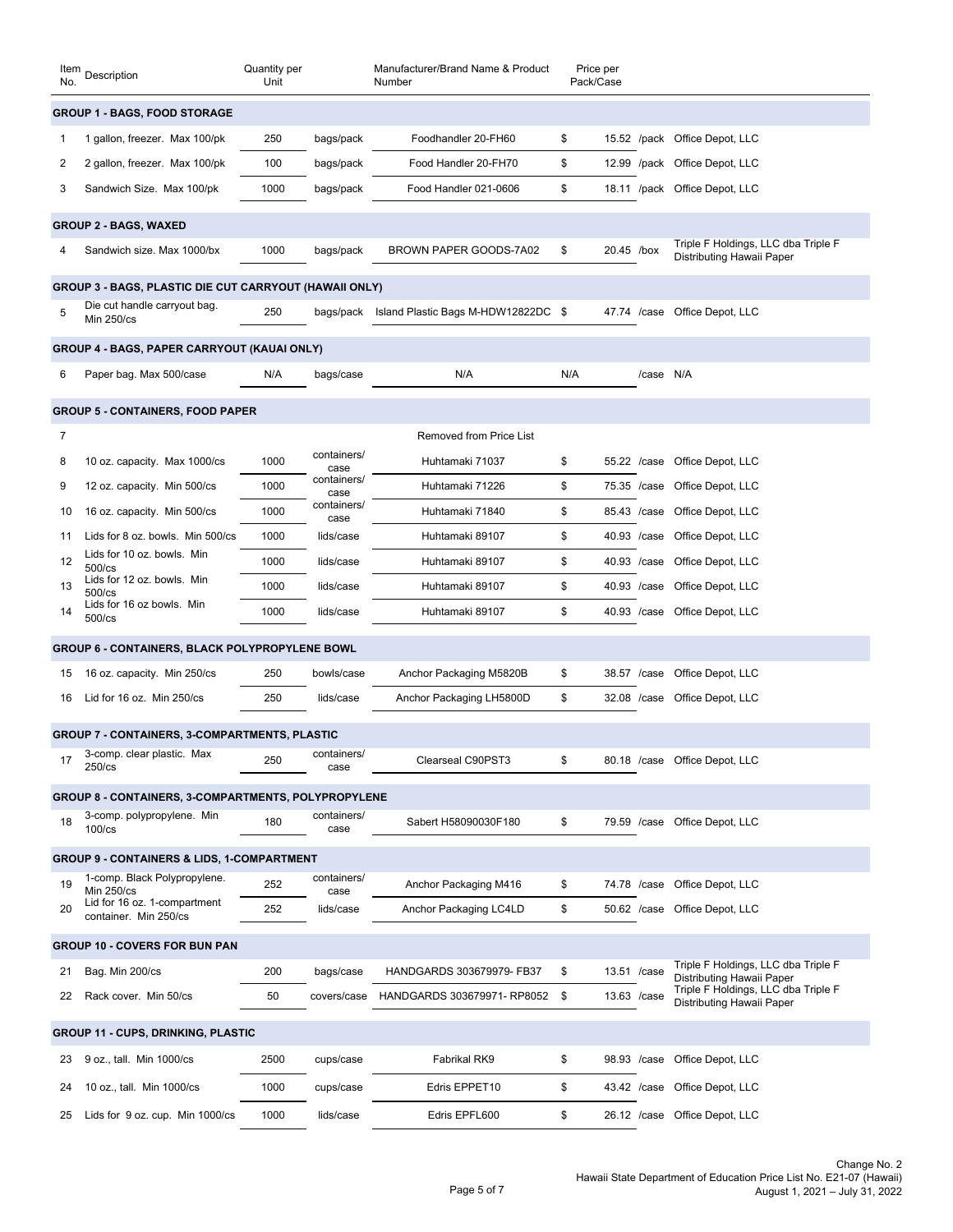| Lids for 10 oz. cup. Min<br>1000<br>lids/case<br>Edris EPFL600<br>\$<br>26.12 /case Office Depot, LLC<br>26<br>1000/cs<br><b>GROUP 12 - CUPS, PORTION, PLASTIC &amp; CLEAR LIDS</b><br>cups/case<br>Daxwell E10002027<br>\$<br>Office Depot, LLC<br>3-1/4 oz. cup. Max 2500/cs<br>2500<br>38.76 / case<br>27<br>5-1/2 oz. cup. Max 2500/cs<br>2500<br>Daxwell E10004471<br>\$<br>44.93 /case<br>Office Depot, LLC<br>cups/case<br>28<br>Lids for 3-1/4 oz. cup. Max<br>2500<br>\$<br>37.74 /case<br>lids/case<br>Daxwell E10004470<br>Office Depot, LLC<br>29<br>2500/cs<br>Lids for 5-1/2 oz. cup. Max<br>\$<br>30<br>2500<br>lids/case<br>Office Depot, LLC<br>Daxwell E10004470<br>37.74 /case<br>2500/cs<br><b>GROUP 13 - CUPS, SOUFFLÉ, PAPER</b><br>5000<br>Genpak F550<br>\$<br>Office Depot, LLC<br>5-1/2 oz. cup. Max 5000/cs<br>cups/case<br>85.34 / case<br>31<br><b>GROUP 14 - CUTLERY, PLASTIC</b><br>Forks. Min 100 pcs/bag, 10<br>forks/bag<br>1000<br>32<br>Daxwell A10000825<br>Office Depot, LLC<br>\$<br>15.16 /case<br>bags/case<br>bag/cs<br>Spoons. Min 100 pcs/bag, 10<br>spoons/bag<br>33<br>\$<br>1000<br>Daxwell A10000840<br>16.11 /case<br>Office Depot, LLC<br>bags/case<br>bag/cs<br>Knives. Min 100 pcs/bag, 10<br>knives/bag<br>\$<br>34<br>1000<br>Daxwell A10000830<br>Office Depot, LLC<br>16.11 / case<br>bags/case<br>bag/cs<br>GROUP 15 - FILM, PVC<br>12" x 2000'<br>2000<br>foot/roll<br>Daxwell J20004597<br>\$<br>9.69 /roll<br>Office Depot, LLC<br>35<br>\$<br>18" x 2000'<br>2000<br>foot/roll<br>Daxwell J20004598<br>13.92 /roll<br>Office Depot, LLC<br>36<br>2000<br>Daxwell J20004672<br>\$<br>17.20 /roll<br>Office Depot, LLC<br>24" x 2000'<br>foot/roll<br>37<br><b>GROUP 16 - FOIL, ALUMINUM</b><br>1000<br>foot/roll<br>Daxwell J10002365<br>25.09 /roll<br>Office Depot, LLC<br>Standard, 12" x 1000'<br>\$<br>38<br>\$<br>1000<br>foot/roll<br>Daxwell J10003335<br>35.88 /roll<br>Office Depot, LLC<br>39<br>Standard, 18" x 1000'<br>1000<br>\$<br>47.84 /roll<br>Office Depot, LLC<br>Heavy duty, 18" x 1000'<br>foot/roll<br>Daxwell J10002375<br>40<br>foot/roll<br>Daxwell J10003532<br>\$<br>73.87 /roll<br>Office Depot, LLC<br>Heavy duty, 24" x 1000"<br>1000<br>41<br>\$<br>3000<br>Daxwell J10003028<br>74.92 /case<br>Office Depot, LLC<br>42<br>Standard sheets, 10-3/4" x 12"<br>sheet/case<br><b>GROUP 17 - PAN LINER, BAKERY PAPER</b><br>Quilon, regular treated,<br>1000<br>Paterson 24051610000<br>\$.<br>31.69 /case Office Depot, LLC<br>43<br>liners/case<br>greaseproof. Max 1000/cs<br><b>GROUP 18 - PAN LINER, HIGH HEAT</b><br>100<br>Foodhandler Pan Pals 22-PL2028<br>Office Depot, LLC<br>Nylon liner. Min 100/cs<br>liners/case<br>\$<br>15.25 / case<br>44<br><b>GROUP 19 - DRY WAX FLAT WRAP</b><br>Triple F Holdings, LLC dba Triple F<br>1000<br>BROWN PAPER GOODS-7G14<br>\$<br>$~14"$ x 14". Max 1000/pk<br>sheets/pk<br>19.83 /case<br>45<br>Distributing Hawaii Paper<br><b>GROUP 20 - NAPKINS, PAPER, TALL FOLD</b><br>sheet/pack<br>500sht/pk<br>Paper Source Soft Touch ST713<br>\$<br>Office Depot, LLC<br>Tall fold. Max 10,000/cs<br>36.97 / case<br>46<br>packs/case<br>20pk/case<br><b>GROUP 21 - NAPKINS, PAPER, INTERFOLDED</b><br>Kimberly-Clark Scott Mega Cartridge<br>Interfolded. Max 875 sht/pk,<br>875sht/pk<br>sheet/pack<br>\$<br>Office Depot, LLC<br>47<br>48.70 / case<br>5250 sht/cs<br>6pk/case<br>packs/case<br>Napkins 98908<br>GROUP 22 - PAPER TOWELS, ROLL - 10" x 800 FT<br>foot/roll<br>Hard Roll, 10" x 800 ft, Max 6<br>800'/roll<br>Georgia Pacific Enmotion 89480<br>\$<br>Office Depot, LLC<br>48<br>56.09 / case<br>rolls/case<br>rolls/case<br>6rl/case<br>GROUP 23 - PAPER TOWELS, ROLL - 7.5" x 1150 FT<br>Triple F Holdings, LLC dba Triple F<br>Hard Roll, 7.5" x 1150 ft, Max 6<br>foot/roll<br>6900<br>49<br>KIMBERY CLARK/SCOTT-25700<br>\$<br>65.28 /case<br>Distributing Hawaii Paper<br>rolls/case<br>rolls/case | Item<br>No. | Description | Quantity per<br>Unit |  | Manufacturer/Brand Name & Product<br>Number |  | Price per<br>Pack/Case |  |
|-------------------------------------------------------------------------------------------------------------------------------------------------------------------------------------------------------------------------------------------------------------------------------------------------------------------------------------------------------------------------------------------------------------------------------------------------------------------------------------------------------------------------------------------------------------------------------------------------------------------------------------------------------------------------------------------------------------------------------------------------------------------------------------------------------------------------------------------------------------------------------------------------------------------------------------------------------------------------------------------------------------------------------------------------------------------------------------------------------------------------------------------------------------------------------------------------------------------------------------------------------------------------------------------------------------------------------------------------------------------------------------------------------------------------------------------------------------------------------------------------------------------------------------------------------------------------------------------------------------------------------------------------------------------------------------------------------------------------------------------------------------------------------------------------------------------------------------------------------------------------------------------------------------------------------------------------------------------------------------------------------------------------------------------------------------------------------------------------------------------------------------------------------------------------------------------------------------------------------------------------------------------------------------------------------------------------------------------------------------------------------------------------------------------------------------------------------------------------------------------------------------------------------------------------------------------------------------------------------------------------------------------------------------------------------------------------------------------------------------------------------------------------------------------------------------------------------------------------------------------------------------------------------------------------------------------------------------------------------------------------------------------------------------------------------------------------------------------------------------------------------------------------------------------------------------------------------------------------------------------------------------------------------------------------------------------------------------------------------------------------------------------------------------------------------------------------------------------------------------------------------------------------------------------------------------------------------------------------------------------------------------------------------------------------------------------------------------------------------------------------------------------------------------------------------------------------------------------------------------------------------------------------------------------------------------------------------------------|-------------|-------------|----------------------|--|---------------------------------------------|--|------------------------|--|
|                                                                                                                                                                                                                                                                                                                                                                                                                                                                                                                                                                                                                                                                                                                                                                                                                                                                                                                                                                                                                                                                                                                                                                                                                                                                                                                                                                                                                                                                                                                                                                                                                                                                                                                                                                                                                                                                                                                                                                                                                                                                                                                                                                                                                                                                                                                                                                                                                                                                                                                                                                                                                                                                                                                                                                                                                                                                                                                                                                                                                                                                                                                                                                                                                                                                                                                                                                                                                                                                                                                                                                                                                                                                                                                                                                                                                                                                                                                                                                   |             |             |                      |  |                                             |  |                        |  |
|                                                                                                                                                                                                                                                                                                                                                                                                                                                                                                                                                                                                                                                                                                                                                                                                                                                                                                                                                                                                                                                                                                                                                                                                                                                                                                                                                                                                                                                                                                                                                                                                                                                                                                                                                                                                                                                                                                                                                                                                                                                                                                                                                                                                                                                                                                                                                                                                                                                                                                                                                                                                                                                                                                                                                                                                                                                                                                                                                                                                                                                                                                                                                                                                                                                                                                                                                                                                                                                                                                                                                                                                                                                                                                                                                                                                                                                                                                                                                                   |             |             |                      |  |                                             |  |                        |  |
|                                                                                                                                                                                                                                                                                                                                                                                                                                                                                                                                                                                                                                                                                                                                                                                                                                                                                                                                                                                                                                                                                                                                                                                                                                                                                                                                                                                                                                                                                                                                                                                                                                                                                                                                                                                                                                                                                                                                                                                                                                                                                                                                                                                                                                                                                                                                                                                                                                                                                                                                                                                                                                                                                                                                                                                                                                                                                                                                                                                                                                                                                                                                                                                                                                                                                                                                                                                                                                                                                                                                                                                                                                                                                                                                                                                                                                                                                                                                                                   |             |             |                      |  |                                             |  |                        |  |
|                                                                                                                                                                                                                                                                                                                                                                                                                                                                                                                                                                                                                                                                                                                                                                                                                                                                                                                                                                                                                                                                                                                                                                                                                                                                                                                                                                                                                                                                                                                                                                                                                                                                                                                                                                                                                                                                                                                                                                                                                                                                                                                                                                                                                                                                                                                                                                                                                                                                                                                                                                                                                                                                                                                                                                                                                                                                                                                                                                                                                                                                                                                                                                                                                                                                                                                                                                                                                                                                                                                                                                                                                                                                                                                                                                                                                                                                                                                                                                   |             |             |                      |  |                                             |  |                        |  |
|                                                                                                                                                                                                                                                                                                                                                                                                                                                                                                                                                                                                                                                                                                                                                                                                                                                                                                                                                                                                                                                                                                                                                                                                                                                                                                                                                                                                                                                                                                                                                                                                                                                                                                                                                                                                                                                                                                                                                                                                                                                                                                                                                                                                                                                                                                                                                                                                                                                                                                                                                                                                                                                                                                                                                                                                                                                                                                                                                                                                                                                                                                                                                                                                                                                                                                                                                                                                                                                                                                                                                                                                                                                                                                                                                                                                                                                                                                                                                                   |             |             |                      |  |                                             |  |                        |  |
|                                                                                                                                                                                                                                                                                                                                                                                                                                                                                                                                                                                                                                                                                                                                                                                                                                                                                                                                                                                                                                                                                                                                                                                                                                                                                                                                                                                                                                                                                                                                                                                                                                                                                                                                                                                                                                                                                                                                                                                                                                                                                                                                                                                                                                                                                                                                                                                                                                                                                                                                                                                                                                                                                                                                                                                                                                                                                                                                                                                                                                                                                                                                                                                                                                                                                                                                                                                                                                                                                                                                                                                                                                                                                                                                                                                                                                                                                                                                                                   |             |             |                      |  |                                             |  |                        |  |
|                                                                                                                                                                                                                                                                                                                                                                                                                                                                                                                                                                                                                                                                                                                                                                                                                                                                                                                                                                                                                                                                                                                                                                                                                                                                                                                                                                                                                                                                                                                                                                                                                                                                                                                                                                                                                                                                                                                                                                                                                                                                                                                                                                                                                                                                                                                                                                                                                                                                                                                                                                                                                                                                                                                                                                                                                                                                                                                                                                                                                                                                                                                                                                                                                                                                                                                                                                                                                                                                                                                                                                                                                                                                                                                                                                                                                                                                                                                                                                   |             |             |                      |  |                                             |  |                        |  |
|                                                                                                                                                                                                                                                                                                                                                                                                                                                                                                                                                                                                                                                                                                                                                                                                                                                                                                                                                                                                                                                                                                                                                                                                                                                                                                                                                                                                                                                                                                                                                                                                                                                                                                                                                                                                                                                                                                                                                                                                                                                                                                                                                                                                                                                                                                                                                                                                                                                                                                                                                                                                                                                                                                                                                                                                                                                                                                                                                                                                                                                                                                                                                                                                                                                                                                                                                                                                                                                                                                                                                                                                                                                                                                                                                                                                                                                                                                                                                                   |             |             |                      |  |                                             |  |                        |  |
|                                                                                                                                                                                                                                                                                                                                                                                                                                                                                                                                                                                                                                                                                                                                                                                                                                                                                                                                                                                                                                                                                                                                                                                                                                                                                                                                                                                                                                                                                                                                                                                                                                                                                                                                                                                                                                                                                                                                                                                                                                                                                                                                                                                                                                                                                                                                                                                                                                                                                                                                                                                                                                                                                                                                                                                                                                                                                                                                                                                                                                                                                                                                                                                                                                                                                                                                                                                                                                                                                                                                                                                                                                                                                                                                                                                                                                                                                                                                                                   |             |             |                      |  |                                             |  |                        |  |
|                                                                                                                                                                                                                                                                                                                                                                                                                                                                                                                                                                                                                                                                                                                                                                                                                                                                                                                                                                                                                                                                                                                                                                                                                                                                                                                                                                                                                                                                                                                                                                                                                                                                                                                                                                                                                                                                                                                                                                                                                                                                                                                                                                                                                                                                                                                                                                                                                                                                                                                                                                                                                                                                                                                                                                                                                                                                                                                                                                                                                                                                                                                                                                                                                                                                                                                                                                                                                                                                                                                                                                                                                                                                                                                                                                                                                                                                                                                                                                   |             |             |                      |  |                                             |  |                        |  |
|                                                                                                                                                                                                                                                                                                                                                                                                                                                                                                                                                                                                                                                                                                                                                                                                                                                                                                                                                                                                                                                                                                                                                                                                                                                                                                                                                                                                                                                                                                                                                                                                                                                                                                                                                                                                                                                                                                                                                                                                                                                                                                                                                                                                                                                                                                                                                                                                                                                                                                                                                                                                                                                                                                                                                                                                                                                                                                                                                                                                                                                                                                                                                                                                                                                                                                                                                                                                                                                                                                                                                                                                                                                                                                                                                                                                                                                                                                                                                                   |             |             |                      |  |                                             |  |                        |  |
|                                                                                                                                                                                                                                                                                                                                                                                                                                                                                                                                                                                                                                                                                                                                                                                                                                                                                                                                                                                                                                                                                                                                                                                                                                                                                                                                                                                                                                                                                                                                                                                                                                                                                                                                                                                                                                                                                                                                                                                                                                                                                                                                                                                                                                                                                                                                                                                                                                                                                                                                                                                                                                                                                                                                                                                                                                                                                                                                                                                                                                                                                                                                                                                                                                                                                                                                                                                                                                                                                                                                                                                                                                                                                                                                                                                                                                                                                                                                                                   |             |             |                      |  |                                             |  |                        |  |
|                                                                                                                                                                                                                                                                                                                                                                                                                                                                                                                                                                                                                                                                                                                                                                                                                                                                                                                                                                                                                                                                                                                                                                                                                                                                                                                                                                                                                                                                                                                                                                                                                                                                                                                                                                                                                                                                                                                                                                                                                                                                                                                                                                                                                                                                                                                                                                                                                                                                                                                                                                                                                                                                                                                                                                                                                                                                                                                                                                                                                                                                                                                                                                                                                                                                                                                                                                                                                                                                                                                                                                                                                                                                                                                                                                                                                                                                                                                                                                   |             |             |                      |  |                                             |  |                        |  |
|                                                                                                                                                                                                                                                                                                                                                                                                                                                                                                                                                                                                                                                                                                                                                                                                                                                                                                                                                                                                                                                                                                                                                                                                                                                                                                                                                                                                                                                                                                                                                                                                                                                                                                                                                                                                                                                                                                                                                                                                                                                                                                                                                                                                                                                                                                                                                                                                                                                                                                                                                                                                                                                                                                                                                                                                                                                                                                                                                                                                                                                                                                                                                                                                                                                                                                                                                                                                                                                                                                                                                                                                                                                                                                                                                                                                                                                                                                                                                                   |             |             |                      |  |                                             |  |                        |  |
|                                                                                                                                                                                                                                                                                                                                                                                                                                                                                                                                                                                                                                                                                                                                                                                                                                                                                                                                                                                                                                                                                                                                                                                                                                                                                                                                                                                                                                                                                                                                                                                                                                                                                                                                                                                                                                                                                                                                                                                                                                                                                                                                                                                                                                                                                                                                                                                                                                                                                                                                                                                                                                                                                                                                                                                                                                                                                                                                                                                                                                                                                                                                                                                                                                                                                                                                                                                                                                                                                                                                                                                                                                                                                                                                                                                                                                                                                                                                                                   |             |             |                      |  |                                             |  |                        |  |
|                                                                                                                                                                                                                                                                                                                                                                                                                                                                                                                                                                                                                                                                                                                                                                                                                                                                                                                                                                                                                                                                                                                                                                                                                                                                                                                                                                                                                                                                                                                                                                                                                                                                                                                                                                                                                                                                                                                                                                                                                                                                                                                                                                                                                                                                                                                                                                                                                                                                                                                                                                                                                                                                                                                                                                                                                                                                                                                                                                                                                                                                                                                                                                                                                                                                                                                                                                                                                                                                                                                                                                                                                                                                                                                                                                                                                                                                                                                                                                   |             |             |                      |  |                                             |  |                        |  |
|                                                                                                                                                                                                                                                                                                                                                                                                                                                                                                                                                                                                                                                                                                                                                                                                                                                                                                                                                                                                                                                                                                                                                                                                                                                                                                                                                                                                                                                                                                                                                                                                                                                                                                                                                                                                                                                                                                                                                                                                                                                                                                                                                                                                                                                                                                                                                                                                                                                                                                                                                                                                                                                                                                                                                                                                                                                                                                                                                                                                                                                                                                                                                                                                                                                                                                                                                                                                                                                                                                                                                                                                                                                                                                                                                                                                                                                                                                                                                                   |             |             |                      |  |                                             |  |                        |  |
|                                                                                                                                                                                                                                                                                                                                                                                                                                                                                                                                                                                                                                                                                                                                                                                                                                                                                                                                                                                                                                                                                                                                                                                                                                                                                                                                                                                                                                                                                                                                                                                                                                                                                                                                                                                                                                                                                                                                                                                                                                                                                                                                                                                                                                                                                                                                                                                                                                                                                                                                                                                                                                                                                                                                                                                                                                                                                                                                                                                                                                                                                                                                                                                                                                                                                                                                                                                                                                                                                                                                                                                                                                                                                                                                                                                                                                                                                                                                                                   |             |             |                      |  |                                             |  |                        |  |
|                                                                                                                                                                                                                                                                                                                                                                                                                                                                                                                                                                                                                                                                                                                                                                                                                                                                                                                                                                                                                                                                                                                                                                                                                                                                                                                                                                                                                                                                                                                                                                                                                                                                                                                                                                                                                                                                                                                                                                                                                                                                                                                                                                                                                                                                                                                                                                                                                                                                                                                                                                                                                                                                                                                                                                                                                                                                                                                                                                                                                                                                                                                                                                                                                                                                                                                                                                                                                                                                                                                                                                                                                                                                                                                                                                                                                                                                                                                                                                   |             |             |                      |  |                                             |  |                        |  |
|                                                                                                                                                                                                                                                                                                                                                                                                                                                                                                                                                                                                                                                                                                                                                                                                                                                                                                                                                                                                                                                                                                                                                                                                                                                                                                                                                                                                                                                                                                                                                                                                                                                                                                                                                                                                                                                                                                                                                                                                                                                                                                                                                                                                                                                                                                                                                                                                                                                                                                                                                                                                                                                                                                                                                                                                                                                                                                                                                                                                                                                                                                                                                                                                                                                                                                                                                                                                                                                                                                                                                                                                                                                                                                                                                                                                                                                                                                                                                                   |             |             |                      |  |                                             |  |                        |  |
|                                                                                                                                                                                                                                                                                                                                                                                                                                                                                                                                                                                                                                                                                                                                                                                                                                                                                                                                                                                                                                                                                                                                                                                                                                                                                                                                                                                                                                                                                                                                                                                                                                                                                                                                                                                                                                                                                                                                                                                                                                                                                                                                                                                                                                                                                                                                                                                                                                                                                                                                                                                                                                                                                                                                                                                                                                                                                                                                                                                                                                                                                                                                                                                                                                                                                                                                                                                                                                                                                                                                                                                                                                                                                                                                                                                                                                                                                                                                                                   |             |             |                      |  |                                             |  |                        |  |
|                                                                                                                                                                                                                                                                                                                                                                                                                                                                                                                                                                                                                                                                                                                                                                                                                                                                                                                                                                                                                                                                                                                                                                                                                                                                                                                                                                                                                                                                                                                                                                                                                                                                                                                                                                                                                                                                                                                                                                                                                                                                                                                                                                                                                                                                                                                                                                                                                                                                                                                                                                                                                                                                                                                                                                                                                                                                                                                                                                                                                                                                                                                                                                                                                                                                                                                                                                                                                                                                                                                                                                                                                                                                                                                                                                                                                                                                                                                                                                   |             |             |                      |  |                                             |  |                        |  |
|                                                                                                                                                                                                                                                                                                                                                                                                                                                                                                                                                                                                                                                                                                                                                                                                                                                                                                                                                                                                                                                                                                                                                                                                                                                                                                                                                                                                                                                                                                                                                                                                                                                                                                                                                                                                                                                                                                                                                                                                                                                                                                                                                                                                                                                                                                                                                                                                                                                                                                                                                                                                                                                                                                                                                                                                                                                                                                                                                                                                                                                                                                                                                                                                                                                                                                                                                                                                                                                                                                                                                                                                                                                                                                                                                                                                                                                                                                                                                                   |             |             |                      |  |                                             |  |                        |  |
|                                                                                                                                                                                                                                                                                                                                                                                                                                                                                                                                                                                                                                                                                                                                                                                                                                                                                                                                                                                                                                                                                                                                                                                                                                                                                                                                                                                                                                                                                                                                                                                                                                                                                                                                                                                                                                                                                                                                                                                                                                                                                                                                                                                                                                                                                                                                                                                                                                                                                                                                                                                                                                                                                                                                                                                                                                                                                                                                                                                                                                                                                                                                                                                                                                                                                                                                                                                                                                                                                                                                                                                                                                                                                                                                                                                                                                                                                                                                                                   |             |             |                      |  |                                             |  |                        |  |
|                                                                                                                                                                                                                                                                                                                                                                                                                                                                                                                                                                                                                                                                                                                                                                                                                                                                                                                                                                                                                                                                                                                                                                                                                                                                                                                                                                                                                                                                                                                                                                                                                                                                                                                                                                                                                                                                                                                                                                                                                                                                                                                                                                                                                                                                                                                                                                                                                                                                                                                                                                                                                                                                                                                                                                                                                                                                                                                                                                                                                                                                                                                                                                                                                                                                                                                                                                                                                                                                                                                                                                                                                                                                                                                                                                                                                                                                                                                                                                   |             |             |                      |  |                                             |  |                        |  |
|                                                                                                                                                                                                                                                                                                                                                                                                                                                                                                                                                                                                                                                                                                                                                                                                                                                                                                                                                                                                                                                                                                                                                                                                                                                                                                                                                                                                                                                                                                                                                                                                                                                                                                                                                                                                                                                                                                                                                                                                                                                                                                                                                                                                                                                                                                                                                                                                                                                                                                                                                                                                                                                                                                                                                                                                                                                                                                                                                                                                                                                                                                                                                                                                                                                                                                                                                                                                                                                                                                                                                                                                                                                                                                                                                                                                                                                                                                                                                                   |             |             |                      |  |                                             |  |                        |  |
|                                                                                                                                                                                                                                                                                                                                                                                                                                                                                                                                                                                                                                                                                                                                                                                                                                                                                                                                                                                                                                                                                                                                                                                                                                                                                                                                                                                                                                                                                                                                                                                                                                                                                                                                                                                                                                                                                                                                                                                                                                                                                                                                                                                                                                                                                                                                                                                                                                                                                                                                                                                                                                                                                                                                                                                                                                                                                                                                                                                                                                                                                                                                                                                                                                                                                                                                                                                                                                                                                                                                                                                                                                                                                                                                                                                                                                                                                                                                                                   |             |             |                      |  |                                             |  |                        |  |
|                                                                                                                                                                                                                                                                                                                                                                                                                                                                                                                                                                                                                                                                                                                                                                                                                                                                                                                                                                                                                                                                                                                                                                                                                                                                                                                                                                                                                                                                                                                                                                                                                                                                                                                                                                                                                                                                                                                                                                                                                                                                                                                                                                                                                                                                                                                                                                                                                                                                                                                                                                                                                                                                                                                                                                                                                                                                                                                                                                                                                                                                                                                                                                                                                                                                                                                                                                                                                                                                                                                                                                                                                                                                                                                                                                                                                                                                                                                                                                   |             |             |                      |  |                                             |  |                        |  |
|                                                                                                                                                                                                                                                                                                                                                                                                                                                                                                                                                                                                                                                                                                                                                                                                                                                                                                                                                                                                                                                                                                                                                                                                                                                                                                                                                                                                                                                                                                                                                                                                                                                                                                                                                                                                                                                                                                                                                                                                                                                                                                                                                                                                                                                                                                                                                                                                                                                                                                                                                                                                                                                                                                                                                                                                                                                                                                                                                                                                                                                                                                                                                                                                                                                                                                                                                                                                                                                                                                                                                                                                                                                                                                                                                                                                                                                                                                                                                                   |             |             |                      |  |                                             |  |                        |  |
|                                                                                                                                                                                                                                                                                                                                                                                                                                                                                                                                                                                                                                                                                                                                                                                                                                                                                                                                                                                                                                                                                                                                                                                                                                                                                                                                                                                                                                                                                                                                                                                                                                                                                                                                                                                                                                                                                                                                                                                                                                                                                                                                                                                                                                                                                                                                                                                                                                                                                                                                                                                                                                                                                                                                                                                                                                                                                                                                                                                                                                                                                                                                                                                                                                                                                                                                                                                                                                                                                                                                                                                                                                                                                                                                                                                                                                                                                                                                                                   |             |             |                      |  |                                             |  |                        |  |
|                                                                                                                                                                                                                                                                                                                                                                                                                                                                                                                                                                                                                                                                                                                                                                                                                                                                                                                                                                                                                                                                                                                                                                                                                                                                                                                                                                                                                                                                                                                                                                                                                                                                                                                                                                                                                                                                                                                                                                                                                                                                                                                                                                                                                                                                                                                                                                                                                                                                                                                                                                                                                                                                                                                                                                                                                                                                                                                                                                                                                                                                                                                                                                                                                                                                                                                                                                                                                                                                                                                                                                                                                                                                                                                                                                                                                                                                                                                                                                   |             |             |                      |  |                                             |  |                        |  |
|                                                                                                                                                                                                                                                                                                                                                                                                                                                                                                                                                                                                                                                                                                                                                                                                                                                                                                                                                                                                                                                                                                                                                                                                                                                                                                                                                                                                                                                                                                                                                                                                                                                                                                                                                                                                                                                                                                                                                                                                                                                                                                                                                                                                                                                                                                                                                                                                                                                                                                                                                                                                                                                                                                                                                                                                                                                                                                                                                                                                                                                                                                                                                                                                                                                                                                                                                                                                                                                                                                                                                                                                                                                                                                                                                                                                                                                                                                                                                                   |             |             |                      |  |                                             |  |                        |  |
|                                                                                                                                                                                                                                                                                                                                                                                                                                                                                                                                                                                                                                                                                                                                                                                                                                                                                                                                                                                                                                                                                                                                                                                                                                                                                                                                                                                                                                                                                                                                                                                                                                                                                                                                                                                                                                                                                                                                                                                                                                                                                                                                                                                                                                                                                                                                                                                                                                                                                                                                                                                                                                                                                                                                                                                                                                                                                                                                                                                                                                                                                                                                                                                                                                                                                                                                                                                                                                                                                                                                                                                                                                                                                                                                                                                                                                                                                                                                                                   |             |             |                      |  |                                             |  |                        |  |
|                                                                                                                                                                                                                                                                                                                                                                                                                                                                                                                                                                                                                                                                                                                                                                                                                                                                                                                                                                                                                                                                                                                                                                                                                                                                                                                                                                                                                                                                                                                                                                                                                                                                                                                                                                                                                                                                                                                                                                                                                                                                                                                                                                                                                                                                                                                                                                                                                                                                                                                                                                                                                                                                                                                                                                                                                                                                                                                                                                                                                                                                                                                                                                                                                                                                                                                                                                                                                                                                                                                                                                                                                                                                                                                                                                                                                                                                                                                                                                   |             |             |                      |  |                                             |  |                        |  |
|                                                                                                                                                                                                                                                                                                                                                                                                                                                                                                                                                                                                                                                                                                                                                                                                                                                                                                                                                                                                                                                                                                                                                                                                                                                                                                                                                                                                                                                                                                                                                                                                                                                                                                                                                                                                                                                                                                                                                                                                                                                                                                                                                                                                                                                                                                                                                                                                                                                                                                                                                                                                                                                                                                                                                                                                                                                                                                                                                                                                                                                                                                                                                                                                                                                                                                                                                                                                                                                                                                                                                                                                                                                                                                                                                                                                                                                                                                                                                                   |             |             |                      |  |                                             |  |                        |  |
|                                                                                                                                                                                                                                                                                                                                                                                                                                                                                                                                                                                                                                                                                                                                                                                                                                                                                                                                                                                                                                                                                                                                                                                                                                                                                                                                                                                                                                                                                                                                                                                                                                                                                                                                                                                                                                                                                                                                                                                                                                                                                                                                                                                                                                                                                                                                                                                                                                                                                                                                                                                                                                                                                                                                                                                                                                                                                                                                                                                                                                                                                                                                                                                                                                                                                                                                                                                                                                                                                                                                                                                                                                                                                                                                                                                                                                                                                                                                                                   |             |             |                      |  |                                             |  |                        |  |
|                                                                                                                                                                                                                                                                                                                                                                                                                                                                                                                                                                                                                                                                                                                                                                                                                                                                                                                                                                                                                                                                                                                                                                                                                                                                                                                                                                                                                                                                                                                                                                                                                                                                                                                                                                                                                                                                                                                                                                                                                                                                                                                                                                                                                                                                                                                                                                                                                                                                                                                                                                                                                                                                                                                                                                                                                                                                                                                                                                                                                                                                                                                                                                                                                                                                                                                                                                                                                                                                                                                                                                                                                                                                                                                                                                                                                                                                                                                                                                   |             |             |                      |  |                                             |  |                        |  |